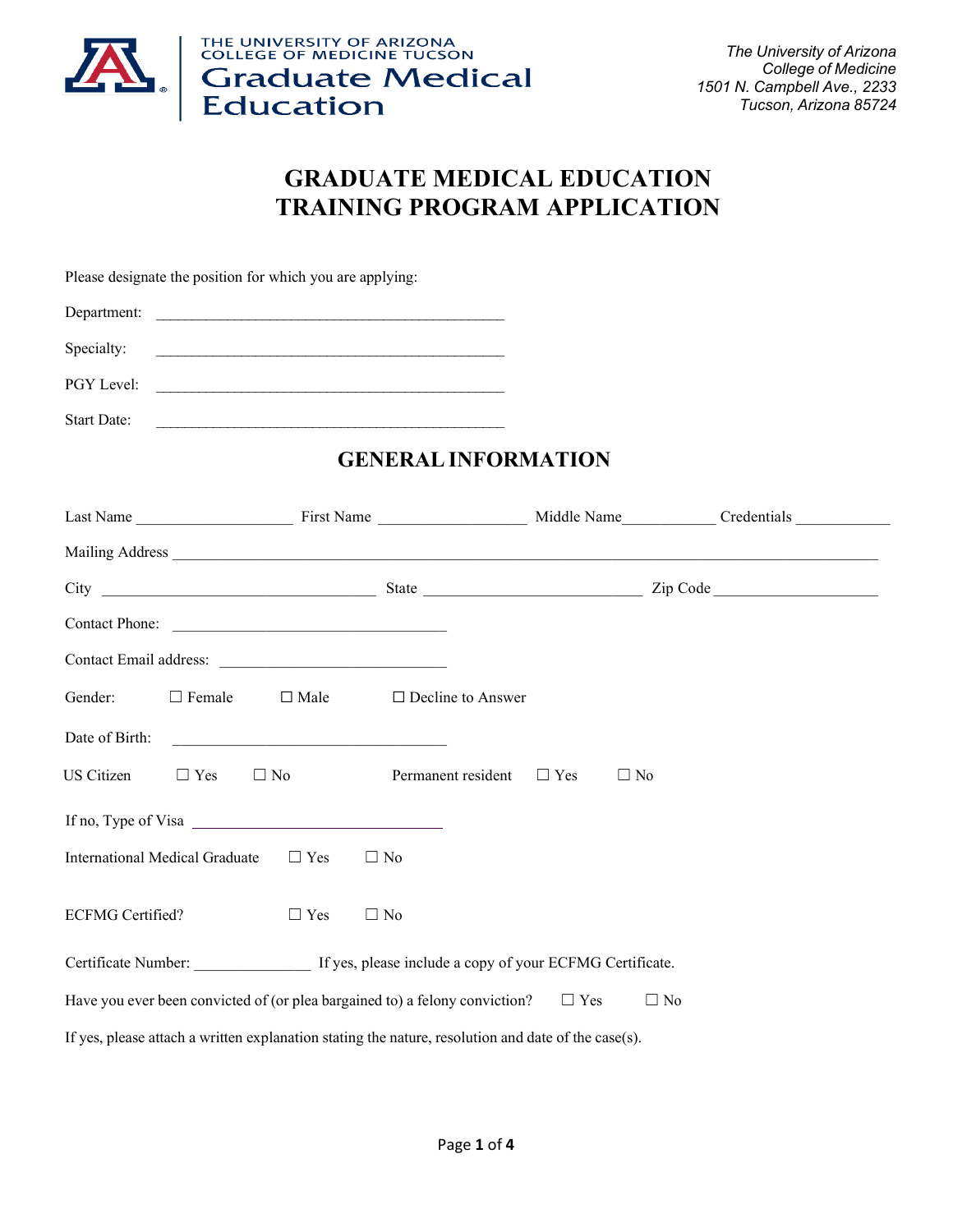# **EDUCATION INFORMATION**

| <b>UNDERGRADUATE INSTITUTION (Name and Location)</b>                                                                                                                                                                                                                                                                                                                                                                                                                            |                   | Dates Attended Degree Awarded     |
|---------------------------------------------------------------------------------------------------------------------------------------------------------------------------------------------------------------------------------------------------------------------------------------------------------------------------------------------------------------------------------------------------------------------------------------------------------------------------------|-------------------|-----------------------------------|
| $\overline{\phantom{a}}$ $\overline{\phantom{a}}$ $\overline{\phantom{a}}$ $\overline{\phantom{a}}$ $\overline{\phantom{a}}$ $\overline{\phantom{a}}$ $\overline{\phantom{a}}$ $\overline{\phantom{a}}$ $\overline{\phantom{a}}$ $\overline{\phantom{a}}$ $\overline{\phantom{a}}$ $\overline{\phantom{a}}$ $\overline{\phantom{a}}$ $\overline{\phantom{a}}$ $\overline{\phantom{a}}$ $\overline{\phantom{a}}$ $\overline{\phantom{a}}$ $\overline{\phantom{a}}$ $\overline{\$ |                   |                                   |
| $\overline{\phantom{a}}$ $\overline{\phantom{a}}$ $\overline{\phantom{a}}$ $\overline{\phantom{a}}$ $\overline{\phantom{a}}$ $\overline{\phantom{a}}$ $\overline{\phantom{a}}$ $\overline{\phantom{a}}$ $\overline{\phantom{a}}$ $\overline{\phantom{a}}$ $\overline{\phantom{a}}$ $\overline{\phantom{a}}$ $\overline{\phantom{a}}$ $\overline{\phantom{a}}$ $\overline{\phantom{a}}$ $\overline{\phantom{a}}$ $\overline{\phantom{a}}$ $\overline{\phantom{a}}$ $\overline{\$ |                   |                                   |
|                                                                                                                                                                                                                                                                                                                                                                                                                                                                                 |                   |                                   |
| <b>MEDICAL SCHOOL(S)</b> (Name and Location)                                                                                                                                                                                                                                                                                                                                                                                                                                    |                   | Dates Attended Degree Awarded     |
| $\overline{\phantom{a}}$ $\overline{\phantom{a}}$ $\overline{\phantom{a}}$ $\overline{\phantom{a}}$ $\overline{\phantom{a}}$ $\overline{\phantom{a}}$ $\overline{\phantom{a}}$ $\overline{\phantom{a}}$ $\overline{\phantom{a}}$ $\overline{\phantom{a}}$ $\overline{\phantom{a}}$ $\overline{\phantom{a}}$ $\overline{\phantom{a}}$ $\overline{\phantom{a}}$ $\overline{\phantom{a}}$ $\overline{\phantom{a}}$ $\overline{\phantom{a}}$ $\overline{\phantom{a}}$ $\overline{\$ |                   |                                   |
| $\overbrace{\hspace{2.5cm}}^{\text{To}}$ $\overbrace{\hspace{2.5cm}}^{\text{To}}$ $\overbrace{\hspace{2.5cm}}^{\text{To}}$                                                                                                                                                                                                                                                                                                                                                      |                   |                                   |
|                                                                                                                                                                                                                                                                                                                                                                                                                                                                                 |                   |                                   |
| <b>GRADUATE TRAINING (Name and Location)</b>                                                                                                                                                                                                                                                                                                                                                                                                                                    |                   | Dates in Training Type of Program |
|                                                                                                                                                                                                                                                                                                                                                                                                                                                                                 |                   |                                   |
| $\overline{\phantom{a}}$ $\overline{\phantom{a}}$ $\overline{\phantom{a}}$ $\overline{\phantom{a}}$ $\overline{\phantom{a}}$ $\overline{\phantom{a}}$ $\overline{\phantom{a}}$ $\overline{\phantom{a}}$ $\overline{\phantom{a}}$ $\overline{\phantom{a}}$ $\overline{\phantom{a}}$ $\overline{\phantom{a}}$ $\overline{\phantom{a}}$ $\overline{\phantom{a}}$ $\overline{\phantom{a}}$ $\overline{\phantom{a}}$ $\overline{\phantom{a}}$ $\overline{\phantom{a}}$ $\overline{\$ |                   |                                   |
|                                                                                                                                                                                                                                                                                                                                                                                                                                                                                 |                   |                                   |
| <b>GRADUATE MEDICAL EDUCATION TRAINING</b>                                                                                                                                                                                                                                                                                                                                                                                                                                      |                   |                                   |
| Institution Name and Location<br>$PGY 1$ – Internship                                                                                                                                                                                                                                                                                                                                                                                                                           | Dates in Training | Specialty                         |
|                                                                                                                                                                                                                                                                                                                                                                                                                                                                                 |                   |                                   |
| $\frac{1}{\sqrt{1-\frac{1}{2}}\cos\theta}$ $\frac{1}{\cos\theta}$ $\frac{1}{\cos\theta}$ $\frac{1}{\cos\theta}$ $\frac{1}{\cos\theta}$ $\frac{1}{\cos\theta}$ $\frac{1}{\cos\theta}$ $\frac{1}{\cos\theta}$ $\frac{1}{\cos\theta}$ $\frac{1}{\cos\theta}$ $\frac{1}{\cos\theta}$ $\frac{1}{\cos\theta}$ $\frac{1}{\cos\theta}$ $\frac{1}{\cos\theta}$ $\frac{1}{\cos\theta}$ $\frac{1}{\cos\theta}$ $\$                                                                         |                   |                                   |
| PGY 2 - Residency                                                                                                                                                                                                                                                                                                                                                                                                                                                               |                   |                                   |
|                                                                                                                                                                                                                                                                                                                                                                                                                                                                                 |                   |                                   |
| $PGY$ 3 – Residency                                                                                                                                                                                                                                                                                                                                                                                                                                                             |                   |                                   |
| $\frac{1}{\sqrt{1-\frac{1}{2}}\left(1-\frac{1}{2}\right)}$ $\frac{1}{\sqrt{1-\frac{1}{2}}\left(1-\frac{1}{2}\right)}$ $\frac{1}{\sqrt{1-\frac{1}{2}}\left(1-\frac{1}{2}\right)}$ $\frac{1}{\sqrt{1-\frac{1}{2}}\left(1-\frac{1}{2}\right)}$ $\frac{1}{\sqrt{1-\frac{1}{2}}\left(1-\frac{1}{2}\right)}$ $\frac{1}{\sqrt{1-\frac{1}{2}}\left(1-\frac{1}{2}\right)}$ $\frac{1}{\sqrt{1-\frac{1}{2}}\left(1-\frac{1}{2}\right$                                                      |                   |                                   |
| PGY 4 - Residency                                                                                                                                                                                                                                                                                                                                                                                                                                                               |                   |                                   |
|                                                                                                                                                                                                                                                                                                                                                                                                                                                                                 |                   |                                   |
| <u> 1989 - Jan Samuel Barbara, martin a shekara tsarinin mashrida a shekara tsarinin a shekara tsarinin a shekara</u>                                                                                                                                                                                                                                                                                                                                                           |                   |                                   |
| PGY 5 - Residency                                                                                                                                                                                                                                                                                                                                                                                                                                                               |                   |                                   |
|                                                                                                                                                                                                                                                                                                                                                                                                                                                                                 |                   | $\Gamma$ o                        |
| Fellowship - First                                                                                                                                                                                                                                                                                                                                                                                                                                                              |                   |                                   |
| <u> 1989 - Johann Stein, mars an deus Amerikaansk kommunister (* 1958)</u>                                                                                                                                                                                                                                                                                                                                                                                                      |                   |                                   |
| Fellowship - Second                                                                                                                                                                                                                                                                                                                                                                                                                                                             |                   |                                   |
|                                                                                                                                                                                                                                                                                                                                                                                                                                                                                 | To                |                                   |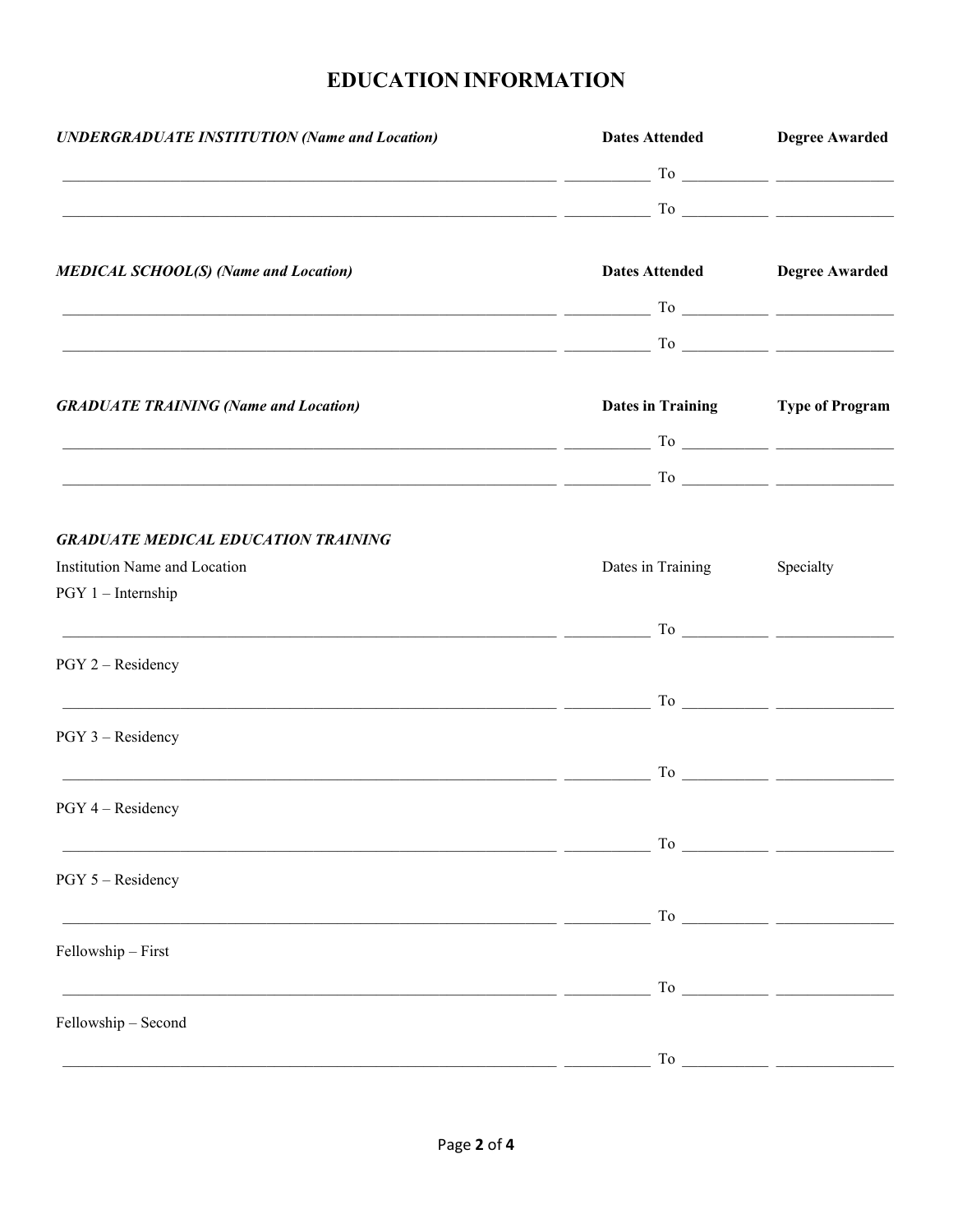### **STATE MEDICAL LICENSES**

| State | Number | <b>Expiration Date</b>                  | State | Number              | <b>Expiration Date</b> |
|-------|--------|-----------------------------------------|-------|---------------------|------------------------|
|       |        | <b>SPECIALTY BOARD CERTIFICATION</b>    |       |                     |                        |
| Board |        | Date Certified                          | Board |                     | Date Certified         |
|       |        | <b>HOSPITAL UNIVERSITY APPOINTMENTS</b> |       |                     |                        |
|       |        |                                         |       | Title               | <b>Dates</b> Dates     |
|       |        | Institution                             |       | Title               | Dates                  |
|       |        | Institution                             |       | Title $\frac{1}{2}$ | <b>Dates Dates</b>     |
|       |        |                                         |       |                     |                        |

## **LANGUAGE FLUENCY**

#### **Proficiency Guidelines for Speaking:**

**Novice:** Language consists primarily of short and sometimes incomplete sentences in the present and may be hesitant or inaccurate. Conversation is restricted to a few predictable topics necessary for survival in the target language culture, such as basic personal information, basic objects, and a limited number of activities, preferences, and immediate needs.

**Intermediate**: Language expresses personal meaning, in part by combining and recombining known elements and conversational input to produce responses typically consisting of sentences and strings of sentences. Ability to use past tense.

**Advanced**: Language demonstrates the ability to narrate and describe in the major time frames of past, present, and future by providing a full account. Narration and description tend to be combined and interwoven to relate relevant and supporting facts in connected, paragraph-length discourse. Intended message is conveyed without misrepresentation or confusion.

| Language | <b>Language Proficiency</b> | <b>Read/Write/Speak</b> |
|----------|-----------------------------|-------------------------|
|          |                             |                         |
|          |                             |                         |
|          |                             |                         |

### **RESEARCH EXPERIENCE**

brief description, especially role, goal, results, you may attach additional pages if needed **\_\_\_\_\_\_\_\_\_\_\_\_\_\_\_\_\_\_\_\_\_\_\_\_\_\_\_\_\_\_\_\_\_\_\_\_\_\_\_\_\_\_\_\_\_\_\_\_\_\_\_\_\_\_\_\_\_\_\_\_\_\_\_\_\_\_\_\_\_\_\_\_\_\_\_**

### **CAREER GOALS**

Describe briefly your professional career goals, and mention any facts that will support your application. You may attach additional pages if needed)  $\_$  ,  $\_$  ,  $\_$  ,  $\_$  ,  $\_$  ,  $\_$  ,  $\_$  ,  $\_$  ,  $\_$  ,  $\_$  ,  $\_$  ,  $\_$  ,  $\_$  ,  $\_$  ,  $\_$  ,  $\_$  ,  $\_$  ,  $\_$  ,  $\_$  ,  $\_$  ,  $\_$  ,  $\_$  ,  $\_$  ,  $\_$  ,  $\_$  ,  $\_$  ,  $\_$  ,  $\_$  ,  $\_$  ,  $\_$  ,  $\_$  ,  $\_$  ,  $\_$  ,  $\_$  ,  $\_$  ,  $\_$  ,  $\_$  ,